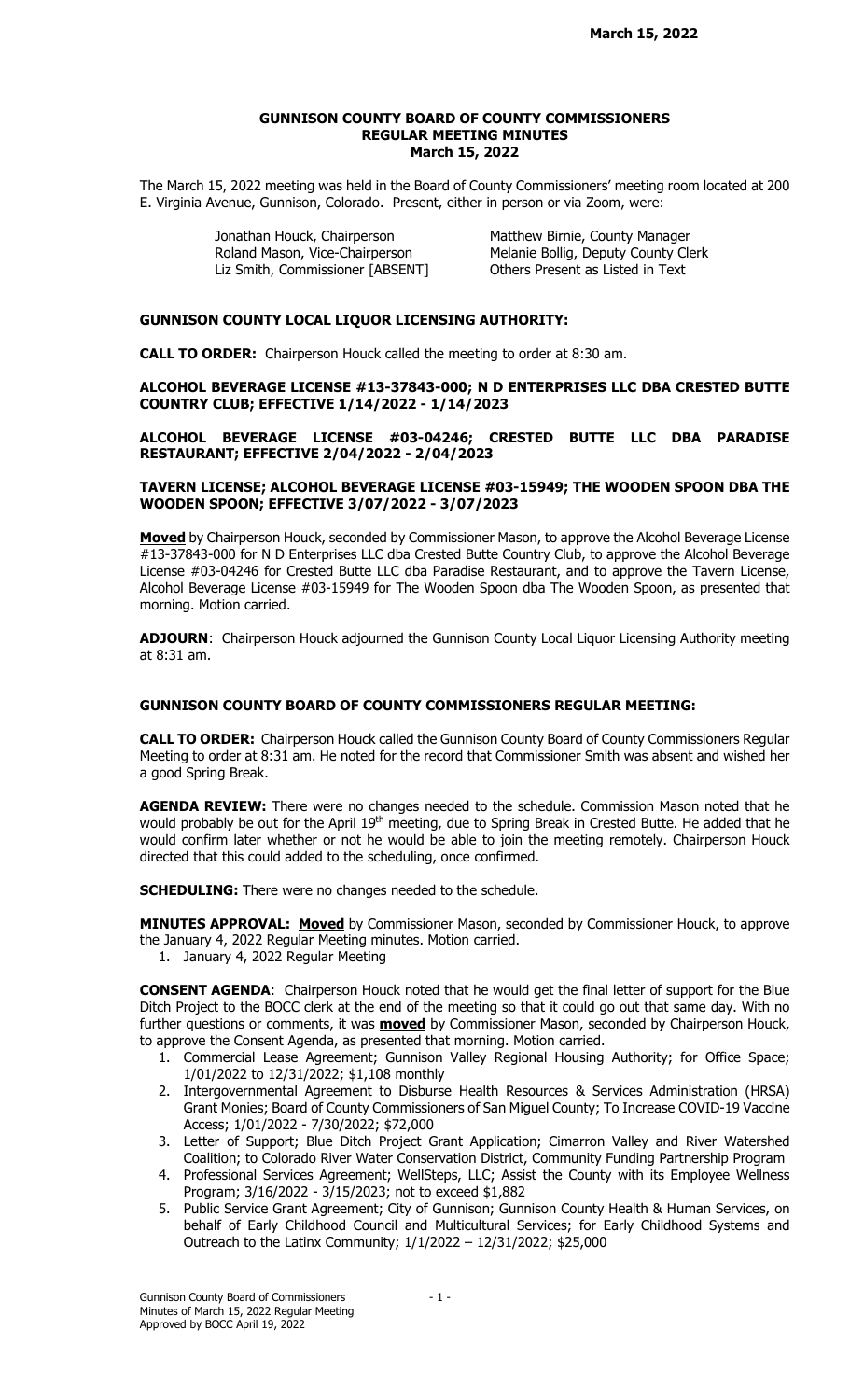- 6. Public Record Request Policy Revision; Section I.12 Guidelines for Handling Requests for Public (Open) Records; Hourly Staff Fee change to \$33.58
- 7. Acknowledgement of Deputy County Manager's Signature; Rental Agreement; Power Screening; for Rental Grinder to Shred Landfill Large Tires; Eff Date 3/01/2022; \$13,000 + transportation costs

COUNTY MANAGER'S REPORT AND PROJECT UPDATES: County Manager Matthew Birnie was present for discussion and questions from the Board.

- 1. Preparing for the Strategic Planning process at the end of March. CM Birnie stated that they were getting the financials and updates compiled in preparation.
- 2. Working on grant funding for the South 14<sup>th</sup> Street Housing Project. CM Birnie reported that they currently had a grant in process for efficiency measures on the project, and were working on other financing options, as well.
- 3. Gunnison-Crested Butte Airport received two new jet bridges. CM Birnie highlighted that these would replace two older bridges which had come to Gunnison over 35 years ago from Denver's Stapleton Airport, and they were old at that time. He added that the passengers were noting and commenting on the difference. He also reported that escalators were in Long Beach, CA; it was an ongoing challenge getting them to Gunnison. Likewise, some of the glass had come in, and almost none of the aluminum frames were available because of the Ukraine conflict interrupting the aluminum supply chain.
- 4. Library Project progressing well. CM Birnie let the Board know that the Library was proceeding well, with drywell being started a week ago.
- 5. Chairperson Houck asked if there were monies now available for infrastructure funding on the Counties upcoming building projects. CM Birnie cautioned that it was too early to tell on much of it, and what was available was not a sure thing yet, as the State was talking about taking some of ARPA funds to balance it for the spending plan; he suggested that it would be best not to rely on these funds until they are actually in the bank account.

DEPUTY COUNTY MANAGER'S REPORT AND PROJECT UPDATES: Deputy County Manager Marlene Crosby was present for discussion and questions from the Board, along with Public Works Operation Manager Sparky Casebolt, and Utilities Manager Robyn Zimmerman.

1. Resolution; Authorizing Temporary Weight Restriction for a Portion of County Road 734 Also Known as Slate River Road. DCM Crosby explained that Spring thaw makes the road soft and susceptible to damage from heavy loads, so they were wanting to close the road temporarily in April. She also noted that the closures had been advertised in both area newspapers.

With no questions from the Board, it was **moved** by Commissioner Mason, seconded by Chairperson Houck, to approve Resolution 2022-14, A Resolution Authorizing Temporary Weight Restriction for a Portion of County Road 734 Also Known as Slate River Road. Motion carried.

2. Resolution; Authorizing Temporary Seasonal Closure and Weight Restriction for a Portion of County Road 38 Also Known as Gold Basin Road. DCM Crosby remarked that Bold Basin Road is the only road south of Highway 50 which does not have a sage-grouse closure, so it forces traffic to that road. She was asking for a weight limit and closure, noting that they will notify the HOA and send a mailing to all the property owners down that road on this next weekend.

With no questions from the Board, it was **moved** by Commissioner Mason, seconded by Chairperson Houck, to approve Resolution 2022-15, A Resolution Authorizing Temporary Seasonal Closure and Weight Restriction for a Portion of County Road 38 Also Known as Gold Basin Road. Motion carried.

- 3. Letter of Support to Colorado River Water Conservation District; on behalf of Somerset Water District's Matching Fund Application. DCM Crosby explained that she had communicated with Amy at the River Water Conservation District, and she had verified that this letter absolutely met their needs. Commissioners Houck and Mason both expressed their support of Somerset in this application. Commissioner Mason **moved** to approve and sign the letter of support to Colorado River Water Conservation District, on behalf of the Somerset Water District's Matching Fund Application. Chairperson Houck seconded, and the motion carried.
- 4. Temporary Road Use Agreement; Gunnison Nordic Club, Inc; for 2<sup>nd</sup> Annual Cottonwood Classic Bike Ride fundraiser; Use of CR #209 from 7am to 2pm, 5/26/2022. DCM Crosby informed the Board that it was time for the second annual Cottonwood Classic, and explained that this agreement asked for a temporary use of County Road #209 from 7:00 am to 2:00 pm on Thursday, May  $26<sup>th</sup>$  – right before the road would be opening. The Gunnison Nordic Club was asking for the agreement to be signed a little early because they hoped to have more time to get the word out on this now-annual event. There had been some question of also needing auto insurance for a support wagon, but when CA Hoyt learned there was no vehicle being used at all for the event, he affirmed that the need for vehicle insurance then was moot.

**Moved** by Commissioner Mason, seconded by Chairperson Houck to approve the Temporary Road Use Agreement with Gunnison Nordic Club, Inc, for their 2<sup>nd</sup> Annual Cottonwood Classic Bike Ride fundraiser, which will be held from 7am to 2pm on May 26<sup>th</sup>, 2022. Motion carried.

5. Impact of economy on Public Works operations. DCM Crosby wanted to give a "heads up" to the Board concerning the effects of rising fuel costs. She outlined that last Tuesday they had received a bid for magnesium chloride and by that Friday, they had been notified that there would also be a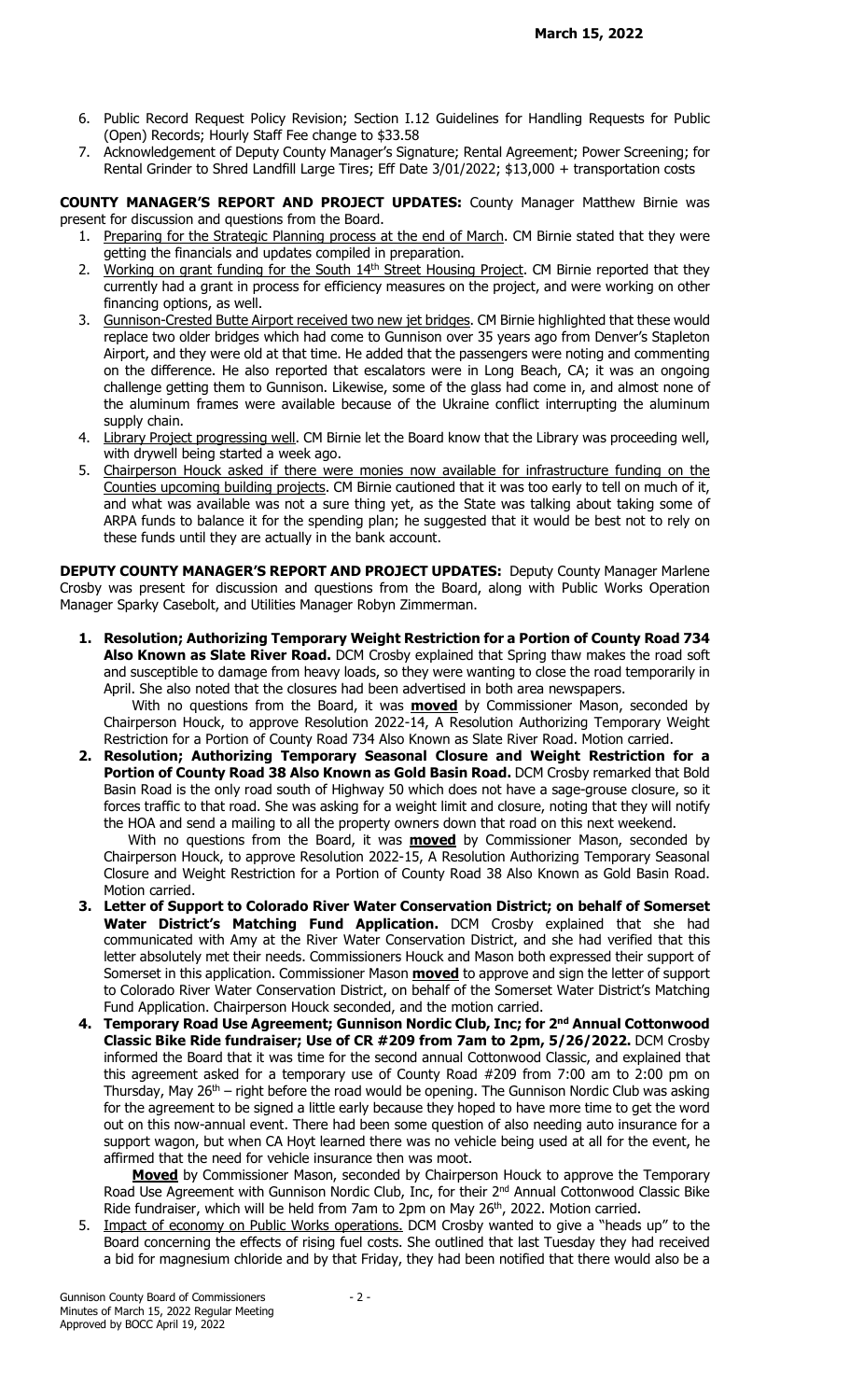fuel surcharge on every load. She added that she would try to cap this surcharge; however, it would definitely cut into the amount of magnesium chloride they would be able to have delivered this year, since this is a budgeted, finite dollar amount. DCM Crosby then reported that the price of the vehicle they had on order through the State would be going up 18%, as there were no guarantees past April 2022, and the truck would not be delivered until July 2022; she added that she had looked into any cheaper alternative and had not found one.

EMPLOYEE RECOGNITION; DEPUTY EMERGENCY MANAGEMENT MANAGER, LISA CLAY: Emergency Management Manager Scott Morrill was present to recognize Deputy Emergency Management Manager Lisa Clay. He explained to the Board that the Arapahoe County Sheriff's Office – where Lisa had worked prior to coming to Gunnison County – had presented here with a Meritorious Service Medal. EM Manager Morrill then read highlights of a proclamation that listed Lisa's contributions during several events: a cyberattack, seven local wildlife fires, a blizzard, Denver's riots and civil unrest, and the 2020 elections. Other notable achievements included development of GIS tools which incorporated global, national, state and local data use in policy recommendations, and the State of Colorado's 2020 Rookie of the Year.

 Chairperson Houck expressed the Board's congratulations on Lisa's impressive awards and noted the variety of responses needed, thanking her as well for her contributions to Gunnison County. He further noted that the amount of training which Gunnison County Emergency Management was currently doing with other municipalities and districts would greatly add to their nimbleness in response time, and contributed, as well, to the community's trust.

RESOLUTION; ADJUSTING GROUND RENT FOR USE OF PREMISES AT THE GOLD BASIN **INDUSTRIAL PARK:** Chief Financial Officer Juan Guerra and Senior Accountant Agnes Kroneraff were present for any questions from the Board.

 CFO Guerra reported that this adjustment is a yearly event and is based on the region's Consumer Price Index (CPI). Commissioner Mason noted that the increase from 2020 to 2021 was a 3.54% increase.

With no further comments or questions by the Board, it was **moved** by Commissioner Mason, seconded by Chairperson Houck, to approve Resolution 2022-16, A Resolution Adjusting Ground Rent for Use of the Premises at the Gold Basin Industrial Park. Motion carried.

UPDATE OF COUNTY FINANCIAL POLICY 1.2.1.3, AND PURCHASING POLICY 1.2.10: Chief Financial Officer Juan Guerra and Senior Accountant Agnes Kroneraff were present for any questions from the Board.

 CFO Guerra began be explaining that the policy reviews and consequent updates were in preparation for the next audit. He went over all changes with the Board, highlighting some of the changes as: a) a public health fund was added back; b) a fund committed to emergency purposes was identified separately from the general fund; c) wording which would not be useful for large auto funding was removed; and d) statements were changed/clarified to adhere to financial policy updates.

 County Attorney Matt Hoyt added that this was legally sufficient, and they had notified all County officials, department heads, and elected officials of the policy changes. Chairperson Houck remarked that the changes were a "shoring up" of best practices, and that the Board appreciated receiving a red-line version so they could see what had been in place, next to the proposed changes being made.

With no questions, it was **moved** by Commissioner Mason, seconded by Chairperson Houck, to approve the update of County Financial Policy 1.2.1.3 and Purchasing Policy 1.2.10. Motion carried.

OVERVIEW; 2022 BUDGET-IN-BRIEF: Chief Financial Officer Juan Guerra and Senior Accountant Agnes Kroneraff were present for any questions from the Board.

 CFO Guerra explained that this 2022 Budget-in-Brief was a part of the Finance Department's continuous efforts to improve their reports – for transparency and accountability to the public. He then noted that this report had been put together by Senior Accountant Agnes Kroneraff, and he asked her to give an overview of the report. Sr Accountant Kroneraff then outlined for the Board how she had pulled out the most important data and summarized it in a way that would make it easier for the public to understand.

 Both commissioners remarked on the excellent use of graphs – the ease in making comparisons with them, and that it was good to also compare with the State. CFO Guerra added that they hoped to do this every year, as an annual report to the public. Chairperson Houck mentioned that he appreciated the links for more information, should it be desired by those reading it online. Commissioners Mason and Houck both expressed their appreciation for this new format which would greatly aid in explaining the County's monies and resources to the public.

QUARTERLY FISCAL TRANSPARENCY REPORT; AS OF 12/31/2021: Chief Financial Officer Juan Guerra and Senior Accountant Agnes Kroneraff were present to review the transparency report with the Board.

 CFO Guerra stated that he had asked Sr Accountant Kroneraff to assist in making the transparency reports which he had created last year, become even easier for the public to look at and understand. Sr Accountant Kroneraff briefly went over the latest transparency report with the Board, explaining the updated charts and graphs which compared the budget and funds with year-to-year changes. CFO Guerra added that they were planning to make even more improvements; he noted that the next edition would also incorporate parts of Health and Human Services. The Board thanked them both for the updates, again noting the ease in reading the charts and graphs, and the improved accessibility for the public.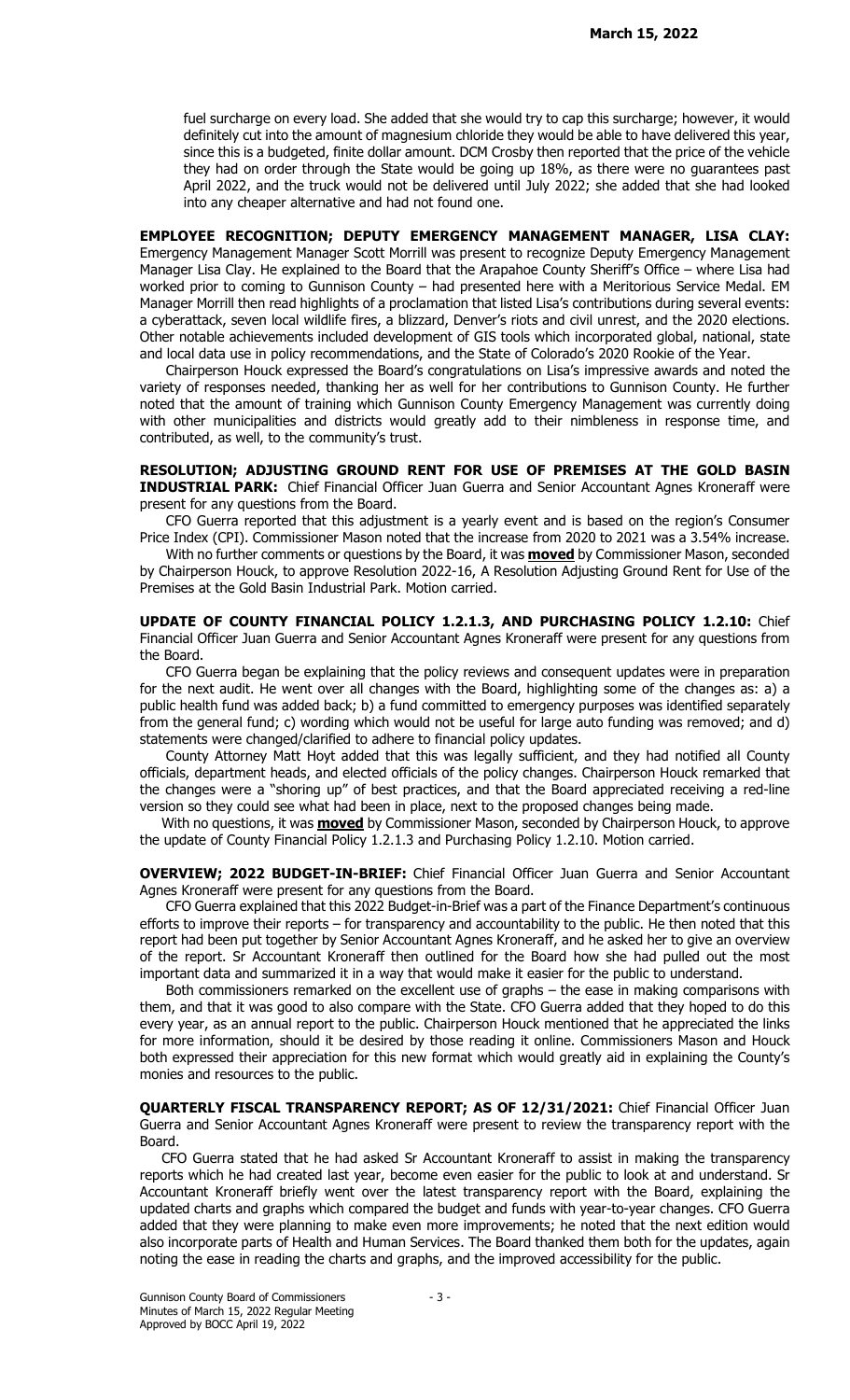BREAK: Chairperson Houck recessed the meeting from 9:36 am to 9:43 am for a short break.

UNSCHEDULED CITIZENS: There were no Unscheduled Citizens present for discussion.

### COMMISSIONER ITEMS:

### Commissioner Mason

1. Update on the Gunnison Valley Regional Housing Authority (GVRHA). Commissioner Mason reported that the Housing Authority was starting their recruitment process for a new executive director; they were currently narrowing down to one recruitment firm for help in the process. The Housing Authority had also convened a half-day stakeholders exercise, in order to gain ideas on what could be done to improve the GVRHA, as well as to update the Executive Director job description. He added that their MOU was also being updated for the funding source.

 As a further topic, Commissioner Mason let the Board know that, over the last year, the GVRHA had provided – through state and federal grants – over \$200,000 for rental assistance in the valley. He requested that the Board address rents in the valley, as the cost of living was going up, and people were having an even harder time covering their rents.

- 2. Mt Crested Butte fired their town manager. Commissioner Mason updated the Board with this news and stated that they had not yet identified an interim town manager yet.
- 3. Could not attend the Health Coalition Assessment report. Commissioner Mason requested that the Board be able to have a work session update for this, as he did not get a chance to hear the report.
- 4. Hillary Seminick has been hired as Mt Crested Butte's housing specialist. Commissioner Mason let the Board know that she had been hired to help in their planning department.
- 5. Erin Ganser has been hired as Crested Butte's housing specialist. Commissioner Mason informed the Board that he had been hired to help with the housing projects that Crested Butte was currently in process with.
- 6. Record amount of people coming through the Gunnison-Crested Butte Regional Airport. Commissioner Mason let the Board know that, even with the construction, the enplanements were at a record level. He reported that there had not been too many complaints, and staff were assisting at all times to help people navigate through the construction.
- 7. Attended the Mayors & Managers meeting. From the Mayors & Managers meeting, Commissioner Mason reported that he learned Vail Resorts' EpicPromise Foundation had contributed \$800,000 to Gunnison County organizations in FY 2020-2021.

# Commissioner Houck

- 1. Legislative news. Chairperson Houck reported that he had testified on House Bill 1117, and the bill had made it out of the Senate finance committee and passed on the floor at its first reading. He noted other legislation to watch, highlighting one bill which allowed authority to stay with the local county governments, regarding which roads would remain unplowed throughout the winter months.
- 2. On Colorado Counties Inc. (CCI) calls Thursday and Friday of last week. Chairperson Houck noted that many of the County priority bills were doing well; he added the second round would be more telling as to what bills were good for counties, and what ones were challenges, guided by the tenets of "no unfunded mandates," and "maintaining local control."
- 3. Gunnison Sage-grouse. Chairperson Houck informed those present that he would be doing a loop through satellite communities in the next few weeks, in an effort to get the County Coalition for the Gunnison Sage-grouse back together. Consisting of ten Colorado counties and one Utah county, he noted that they had not been able to meet since before the pandemic and he wished to maintain that connection. He highlighted that one area of the coalition's focus would be to collaborate with the Gunnison Basin Sage-grouse Strategic Committee in bringing local non-profits together to help create habitat enhancements.
- 4. Dedicated much time last week to Western Colorado University's search committee, for hiring its next president. Chairperson Houck reminded those present that he had been asked to sit on the committee, and he reported that they had narrowed the search down to three finalists – two outof-state from other universities, and one local – who was currently the Chief Operating Officer. He reported that Western's Board of Trustees would now meet March 24<sup>th</sup> to decide the president, stating that he believed Western had great candidates and it would be interesting to see who their final choice will be.
- 5. Reminder of upcoming meetings. Chairperson Houck gave a reminder that Club 20, Colorado Counties Inc (CCI), and Counties & Commissioners Acting Together (CCAT) would all have meetings coming in late March; the Gunnison County Strategic Planning meetings would also be held at the end of March.

ADJOURN: Moved by Chairperson Houck, seconded by Commissioner Mason, to adjourn the Gunnison County Board of County Commissioners Regular Meeting. Motion carried. The meeting was adjourned at 10:01 am.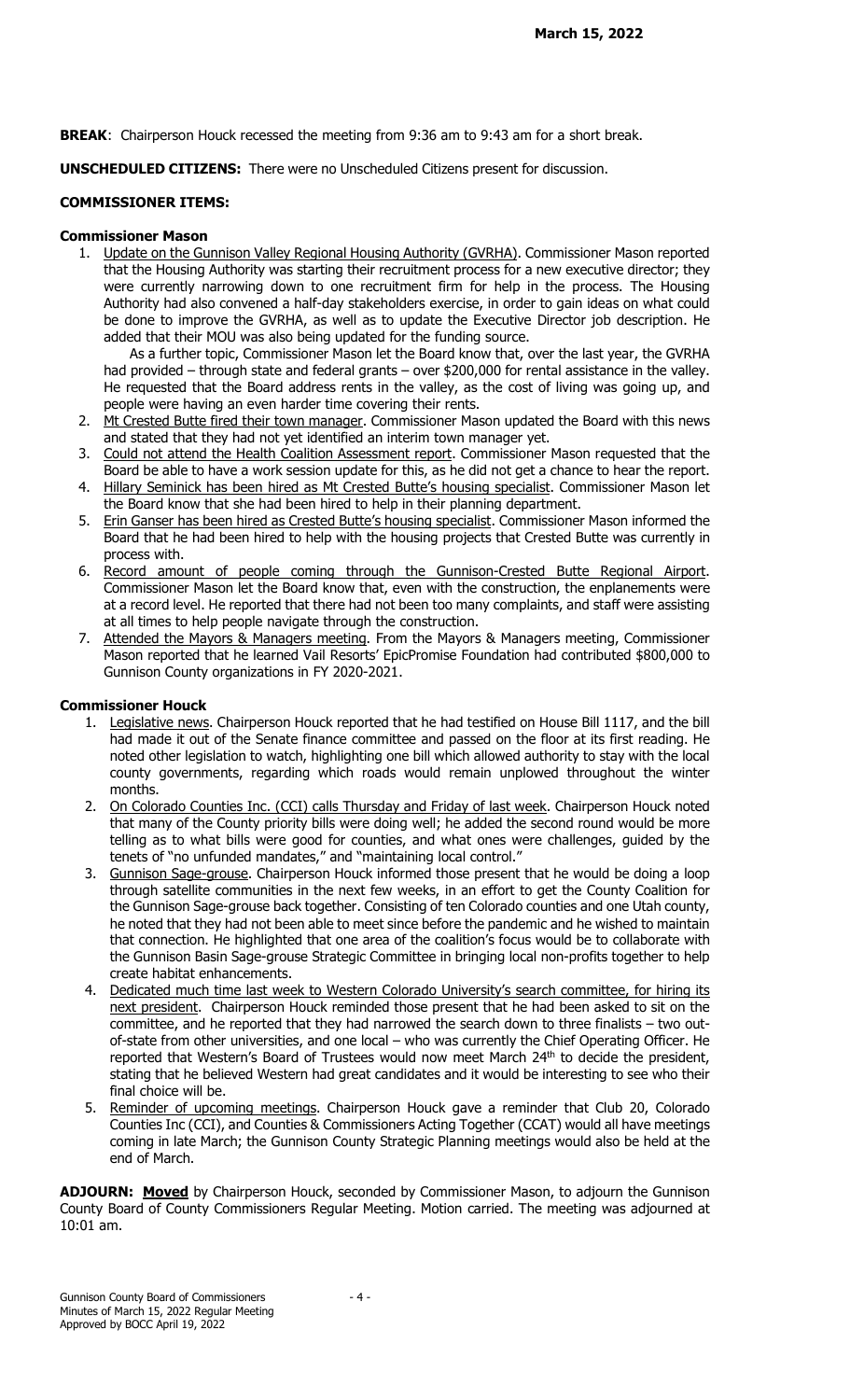Jonathan Houck, Chairperson

\_\_\_\_\_\_\_\_\_\_\_\_\_\_\_\_\_\_\_\_\_\_\_\_\_\_\_\_\_\_\_

\_\_\_\_\_\_\_\_\_\_\_\_\_\_\_\_\_\_\_\_\_\_\_\_\_\_\_\_\_\_\_\_\_\_

\_\_\_\_\_\_\_\_\_\_\_\_\_\_\_\_\_\_\_\_\_\_\_\_\_\_\_\_\_\_\_\_\_\_

Roland Mason, Vice-Chairperson

Liz Smith, Commissioner

Minutes Prepared By:

Melanie Bollig, Deputy County Clerk

\_\_\_\_\_\_\_\_\_\_\_\_\_\_\_\_\_\_\_\_\_\_\_\_\_\_\_\_\_\_\_\_\_\_

\_\_\_\_\_\_\_\_\_\_\_\_\_\_\_\_\_\_\_\_\_\_\_\_\_\_\_\_\_\_\_\_\_\_

Attest:

Kathy Simillion, County Clerk

# GUNNISON COUNTY BOARD OF COMMISSIONERS TEXT INCLUSION INTO MINUTES

### BOARD OF COUNTY COMMISSIONERSOF THE COUNTY OF GUNNISON, COLORADO RESOLUTION NO: 2022-14

A RESOLUTION AUTHORIZING TEMPORARY WEIGHT RESTRICTION FOR A PORTION OF COUNTY ROAD 734 ALSO KNOWN AS SLATE RIVER ROAD

WHEREAS, the Board of County Commissioners of the County of Gunnison, Colorado, (hereinafter the "Board") has the legal authority to regulate and control the use of certain highways and roads in Gunnison County, Colorado; and

WHEREAS, pursuant to C.R.S. § 42-4-111 (1)(v) and C.R.S. §18-9-117(1)(b),(c), and (f) the Board has the authority to adopt temporary regulations as may be necessary to cover special conditions; and

WHEREAS, Colo. Rev. Stat. §§ 42-1-102(43) and 42-4-106 authorize Gunnison County to prohibit the operation of identified vehicles on any road open to use of the public for purposes of vehicular travel for a total period not to exceed ninety (90) days in any one calendar year, whenever roads within the County will be seriously damaged due to the use of certain vehicles;

WHEREAS, as a result of the winter thaw there is a certain portion of County Road 734 also known as the Slate River Road (hereinafter "County Road 734"), that has deteriorated and there is resource damage; and

WHEREAS, that portion of County Road 734 that has deteriorated is located from the intersection of CR 734 and CR 317 (Gothic Road) to the end of winter maintenance at the CR 734 trailhead; and

WHEREAS, to prevent further resource damage and deterioration of that portion of County Road 734, a temporary weight restriction has been recommended for the season beginning March 21, 2022 through May 15, 2022 or sooner if conditions allow; and

WHEREAS, those adjacent property owner(s) and occupant(s) of adjacent lands shall be subject to the road weight restrict of a 15-ton load limit per vehicle for that portion of County Road 734; and

WHEREAS, such weight restriction will not adversely affect health and safety nor will it cause substantial injury to the owner(s) or occupant(s) of adjacent land(s); and

NOW, THEREFORE, BE IT RESOLVED by the Board of County Commissioners of the County of Gunnison, Colorado that a certain portion of County Road 734 located from the intersection of CR 734 and CR 317 (Gothic Road) to the end of winter maintenance at the CR 734 trailhead is subject to the road weight restriction of a fifteen (15) ton load limit per vehicle for that portion of County Road 734 for the season beginning March 21, 2022 through May 15, 2022, or sooner if conditions allow.

INTRODUCED by Commissioner Mason, seconded by Commissioner Houck, and adopted this 15th day of March 2022.

 BOARD OF COUNTY COMMISSIONERS GUNNISON COUNTY

Houck – yes, Mason – yes, Smith – [ABSENT]

Gunnison County Board of Commissioners - 5 -Minutes of March 15, 2022 Regular Meeting Approved by BOCC April 19, 2022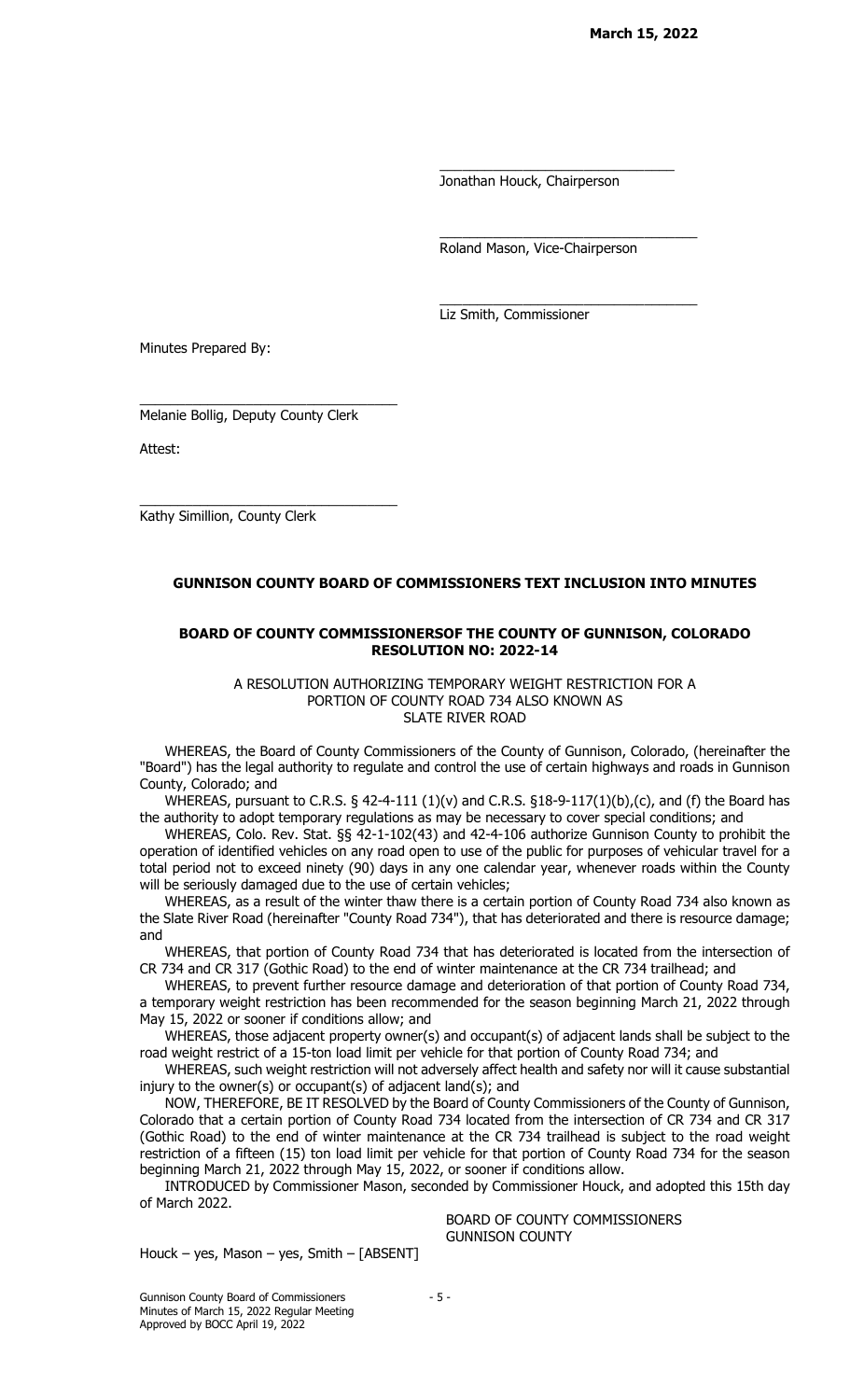### BOARD OF COUNTY COMMISSIONERSOF THE COUNTY OF GUNNISON, COLORADO RESOLUTION NO: 2022-15

#### A RESOLUTION AUTHORIZING TEMPORARY SEASONAL CLOSURE AND WEIGHT RESTRICTION FOR A PORTION OF COUNTY ROAD 38 ALSO KNOWN AS GOLD BASIN ROAD

WHEREAS, the Board of County Commissioners of the County of Gunnison, Colorado, (hereinafter the "Board") has the legal authority to regulate and control the use of certain highways and roads in Gunnison County, Colorado; and

WHEREAS, pursuant to C.R.S.  $\S$  42-4-111 (1)(v) and C.R.S.  $\S$ 18-9-117(1)(b), $\{\mathsf{c}\}$ , and (f) the Board has the authority to adopt temporary regulations as may be necessary to cover special conditions; and

WHEREAS, Colo. Rev. Stat. §§ 42-1-102(43) and 42-4-106 authorize Gunnison County to prohibit the operation of identified vehicles on any road open to use of the public for purposes of vehicular travel for a total period not to exceed ninety (90) days in any one calendar year, whenever roads within the County will be seriously damaged due to the use of certain vehicles;

WHEREAS, as a result of the winter thaw there is a certain portion of County Road 38 also known as Gold Basin Road (hereinafter "County Road 38"), that has deteriorated and there is resource damage; and

WHEREAS, that certain portion of County Road 38 that has deteriorated is located beyond the end of the asphalt beginning at the parking area known as "Bambi Parking Area" south to the Saguache County line; and

WHEREAS, to prevent further resource damage and deterioration of that portion of County Road 38, temporary closure to the public has been recommended for the season beginning March 21, 2022 through May 15, 2022 or sooner if conditions allow; and

WHEREAS, the Board acknowledges that it is necessary that property owner(s) and occupant(s) of adjacent lands are able to access their land; and

WHEREAS, adjacent property owner(s) and occupant(s) of adjacent lands shall be exempt from the closure of that portion of County Road 38. HOWEVER, those adjacent property owner(s) and occupant(s) of adjacent lands shall be subject to the road weight restriction of a ten (10) ton load limit per vehicle for that portion of County Road 38; and

WHEREAS, closure of County Road 38 will not adversely affect health and safety nor will it cause substantial injury to the owner(s) or occupant(s) of adjacent land(s); and

NOW, THEREFORE, BE IT RESOLVED by the Board of County Commissioners of the County of Gunnison, Colorado, that certain portion of County Road 38 located beyond the end of the asphalt beginning at the parking area known as "Bambi Parking Area" south to the Saguache County line shall be and hereby is temporarily closed to the public for the season beginning March 21, 2022 through May 15, 2022 or sooner if conditions allow with an exception for adjacent property owner(s) and occupant(s) of adjacent lands who are exempt from the closure of that portion of County Road 38. HOWEVER, those adjacent property owner(s) and occupant(s) of adjacent lands shall be subject to the road weight restriction of a ten (10) ton load limit per vehicle for that portion of County Road 38.

INTRODUCED by Commissioner Mason, seconded by Commissioner Houck, and adopted this 15th day of March 2022.

> BOARD OF COUNTY COMMISSIONERS GUNNISON COUNTY

Houck – yes, Mason – yes, Smith –  $[ABSENT]$ 

### BOARD OF COUNTY COMMISSIONERS OF THE COUNTY OF GUNNISON, COLORADO RESOLUTION NO: 2022-16

A RESOLUTION ADJUSTING GROUND RENT FOR USE OF PREMISES AT THE GOLD BASIN INDUSTRIAL PARK

WHEREAS, the Board of County Commissioners of Gunnison County, Colorado owns and operates the Gold Basin Industrial Park located in the County of Gunnison, State of Colorado and as legally described as 38.79 acres in NE4NW4. Section 11 49N1W #499861 and portions of 21.28 acres in SE4SW4. Section 2 49N1W #499861; and

WHEREAS, Section 6 of the Gunnison County Gold Basin Industrial Park Special Area Regulations requires all lessees of Leasehold Areas to enter into a lease with Gunnison County; and

WHEREAS, the Board of County Commissioners wants to adjust the ground rental rate where such an adjustment is not precluded by a current written lease; and

WHEREAS, the Board of County Commissioners is taking this action in order to better fund the operation and maintenance of the Gold Basin Industrial Park; and

WHEREAS, the Denver-Aurora-Lakewood Consumer Price Index for All Urban Consumers, as published by the United State Department of Labor Bureau of Labor Statistics, for 2021 was 281.845, a 3.54% increase from 2020.

NOW, THEREFORE, BE IT RESOLVED by the Board of County Commissioners of Gunnison County, Colorado that effective on April 1, 2022: